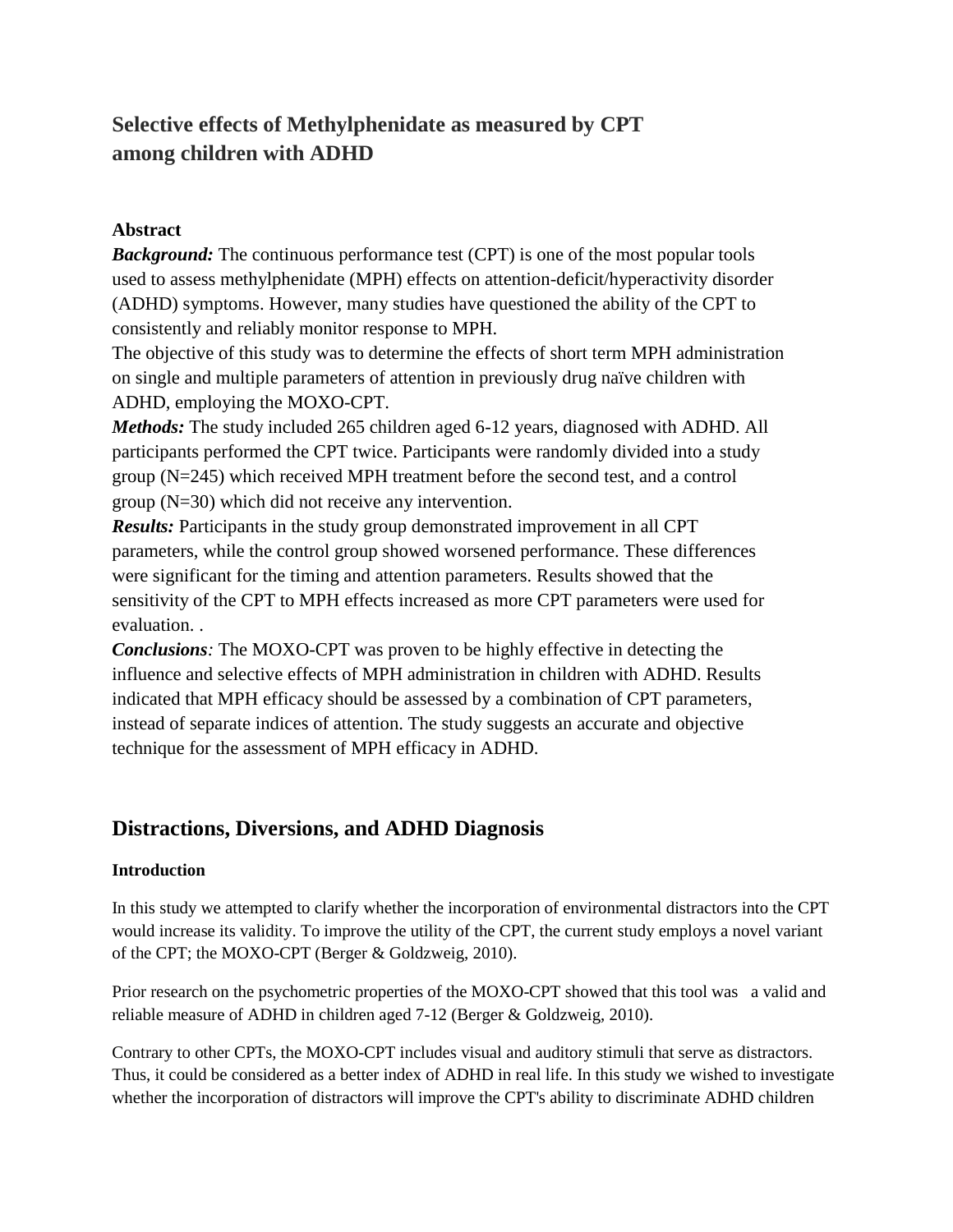from controls. It was hypothesized that children with ADHD would display more distractibility than controls as measured by their responses to pure visual, pure auditory, and a combination of visual and auditory distractors. In addition, it was hypothesized that the differences in performance between ADHD and control group would be exacerbated in the presence of distractors. That is, the diagnostic accuracy of the test would increase in the presence of distractors.

#### **Methods**

Participants in this study were 554 children aged 7 to 12 years, of them 289 boys and 265 girls. The study group included 226 children diagnosed with ADHD, and the control group included 318 children without ADHD. As can be seen in Table 1, the two groups did not differ in age and gender variables.

#### **Results**

In order to evaluate the difference between the groups in the degree of distractibility, independent t-tests were performed. As showed in table 2, ADHD children performed significantly worse than children without ADHD in every level of the MOXO-CPT, independently of the presence of distractors. However, as can be seen in figure 1, the disadvantage of the ADHD group was exacerbated by the presence of distractors.

#### *Conclusions*

This study investigated the effects of environmental distractors on attention performance, using the MOXO-CPT (Berger and Goldzweig, 2010).

Results showed that children with ADHD performed worse in the MOXO-CPT than children without ADHD, but this performance was exacerbated by the presence of distractors.

This finding lends support to the idea that the distractors included in the MOXO-CPT are indeed distracting ADHD children more than a control group of non-ADHD children.

In addition, study results showed that the performance of children with ADHD was negatively affected by all types of distractors (visual, auditory and a combination of them), whereas children without ADHD were not distracted by pure auditory distractors.

# **Measuring attention performance among ADHD versus non ADHD children**

#### **Abstract**

**Background**: There has long been interest in developing objective laboratory-based measures that could support the clinical diagnosis of Attention Deficit Hyperactivity Disorder (ADHD). Computerized continuous performance test (CPT) is among the most popular tools. One of the main controversies regarding the CPT is related to its low sensitivity and specificity rates. This study describes the ability and